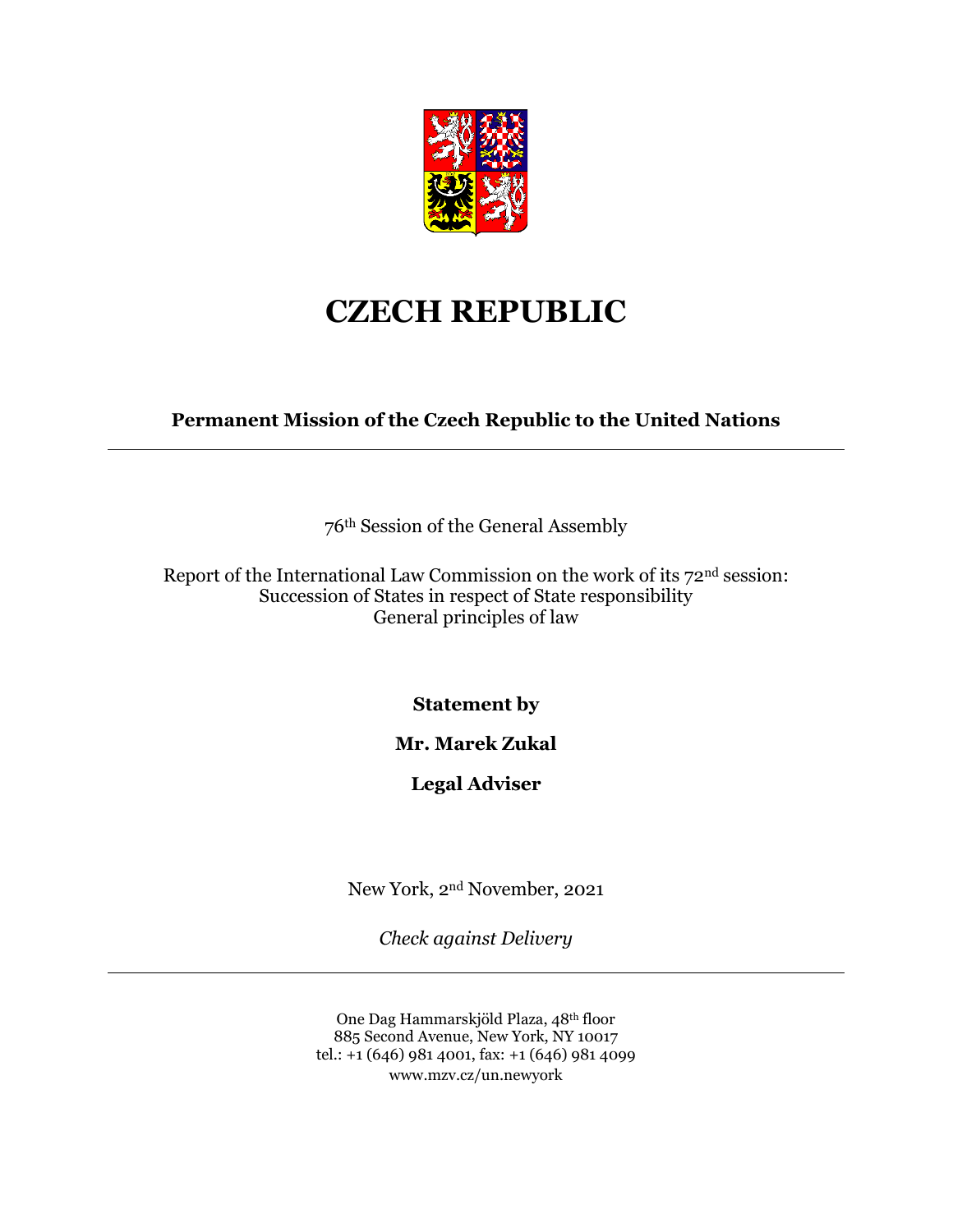Madam / Mr. Chair,

The Czech delegation welcomes the progress the Commission made on the topic "**Succession of States in respect of State responsibility**", and appreciates the contribution of the Special Rapporteur Pavel Šturma to this achievement. Today we will focus on three articles with commentaries adopted by the Commission at its recent session.

Draft article 7 deals with acts having a continuing character. It is intended to apply generally to all categories of State succession. It addresses two issues, namely that of successor's responsibility for its own wrongful conduct after the date of State succession and that of successor's eventual responsibility for the consequences of predecessor's conduct prior to the date of succession.

*An internationally wrongful act of the predecessor State which is of "continuing character" and an internationally wrongful act of the successor State of "continuing*  character", even if they are of the same content and were committed sequentially (back*to-back) are two different acts, each of them engaging independently international responsibility of its author.*

Indisputably, the successor State is responsible for any wrongdoing of its own, in which it engaged after the date of State succession. This applies irrespective whether such wrongful act is of continuing character or consists of a single act.

We support the main gist of the second sentence of article 7, namely that, in certain circumstances, the successor States shall assume secondary obligations resulting from its predecessor's wrongful conduct before the date of State succession. We however doubt whether such rule could rely on the concept of the "acknowledgement" and "adoption" of predecessor's conduct by the successor State, borrowed from Article 11 of the Articles on Responsibility of States for Internationally Wrongful Acts and significantly altered.

*Article 11 of the articles on State responsibility deals solely with the conduct of private actors (subjects), which otherwise would not be attributable to the State under whose jurisdiction these private subjects acted. Through the "acknowledgment and adoption" of their conduct the State grants an official status to otherwise private conduct and therefore assumes also the consequences of such actions as if they were executed on its behalf. Article 11 does not deal with the attribution to a State of the conduct of another State. Such situations are covered by articles 16 – 19 of the Articles on State Responsibility. None of these articles however envisages the possibility of attributing the conduct of a State to a State, which does not even exist at the time when the wrongful act is performed. Thus, it seems that the premise of "acknowledgment" or "adoption" laid down in draft article 7 does not have support in the Articles on Responsibility of States for Internationally Wrongful Acts.*

Madam / Mr. Chair,

We would also like to recall what the Commission said in 2001 in its own commentary to article 14 of the Articles on Responsibility of States, concerning the acts of continuing character. I quote:

*"[(4) Whether a wrongful act is completed or has a continuing character will depend both on the primary obligation and the circumstances of the given case. [….] (5) Moreover,]*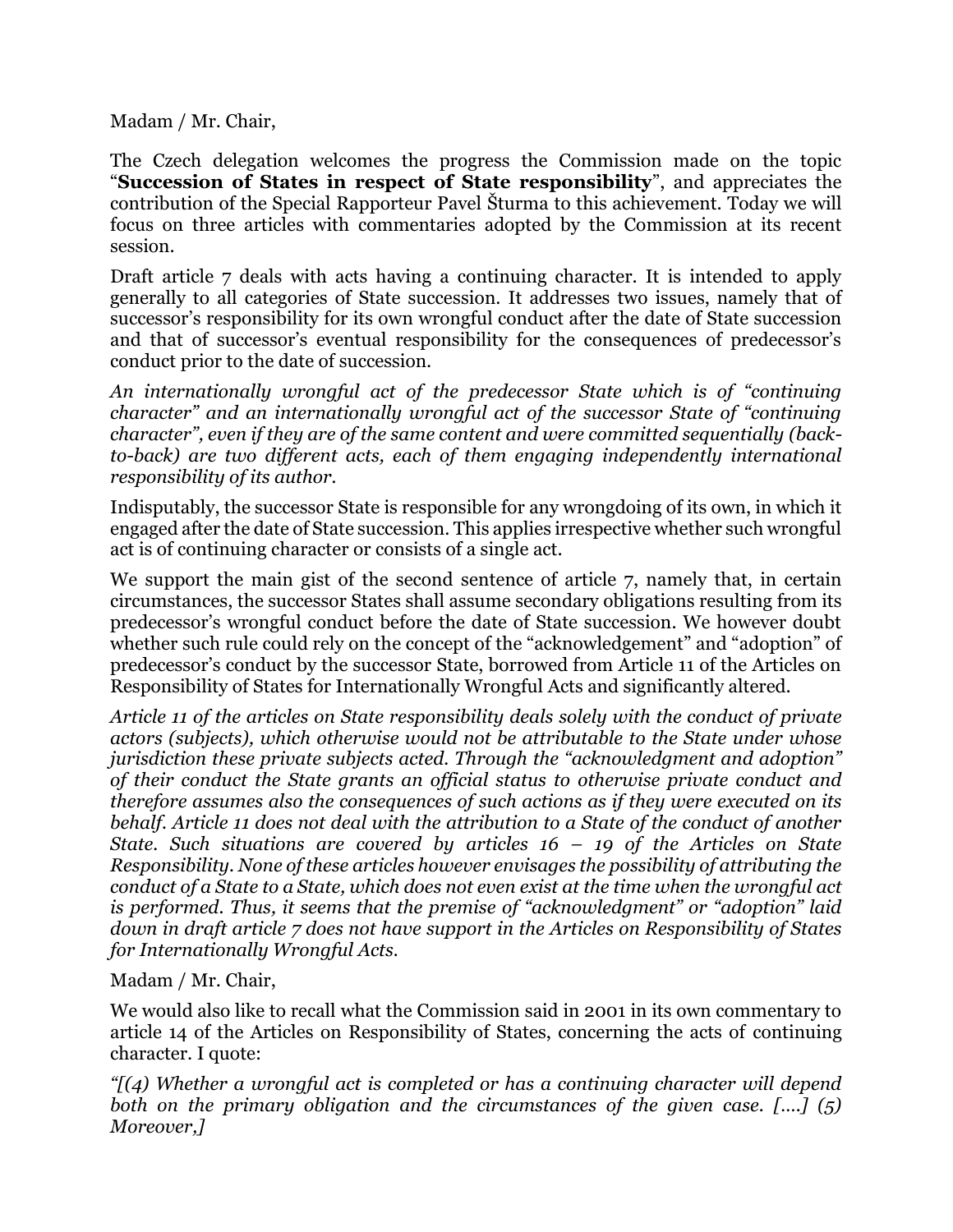… the distinction between completed and continuing acts is a relative one. [….] Where a continuing wrongful act has ceased, […] the act is considered for the future as no longer having a continuing character, even though certain effects of the act may continue.

*[(6) […] The pain and suffering caused by earlier acts of torture or the economic effects of the expropriation of property continue even though the torture has ceased or title to the property has passed. Such consequences are the subject of the secondary obligations of reparation, including restitution, as required by Part Two of the articles.]"*

It seems therefore that the issue at stake is not the continuing character of the wrongful act, but rather lasting consequences of predecessor's wrongful act and the ability of the successor State to contribute to the elimination of these consequences (e.g. by the restitution of the status *quo ante*).

This is in particular evident in the scenario, when the internationally wrongful act was committed by a State against the predecessor State. Successor State inherits the burden of damage caused by the wrongful act committed against the predecessor and will have to deal with it irrespective of whether, after the date of State succession, the wrongful conduct against the successor State retained its "continuing character", or eventually stopped.

In this respect we also note that despite seemingly general ambit of draft article 7 (it seems to apply to all categories of State succession), its sole focus are internationally wrongful acts of continuing character committed by the predecessor State and followed by those committed by the successor State. However, the Commission did not analyse a reverse situation, namely that of internationally wrongful acts of continuing character committed by a State against the predecessor State which were followed, after the date of State succession, by the same kind of wrongdoing against the successor State.

In this scenario, *[the wrongdoing State is the same both before and after the date of State succession, however the victims of its continuing wrongful acts are two different States – namely the predecessor State and the successor State. At the same time,]* the real impact of the wrongful conduct, both before and after the date of State succession, may be felt by the same population or may affect the same property, even if they passed from the jurisdiction of the predecessor State under the jurisdiction of the successor State. The successor State should be entitled to reparation of injury which accumulated both in the period after the date of State succession, but also in the period before that date. This would be consistent with what the Commission proposes in the second sentence of draft article 7.

It seems that for this purpose it also is not important whether the wrongful act consisted of a single act or was of continuing character. The focus should be rather on consequences of an international wrongful act committed by the predecessor State or against it from the perspective of lasting adverse effects of such act and their desired elimination, in accordance with requirements of fairness and restoration of justice.

Draft article 8 on attribution of conduct of an insurrectional or other movement restates provisions of paragraphs 2 and 3 of Article 10 of the Articles on Responsibility of States. While we agree with its content, we do not see sufficient reason for such repetition. Should the Commission believe that this draft article is needed, it would be only logical to elaborate also the provision addressing the reverse scenario, namely the reparation for internationally wrongful acts committed against an insurrectional or other movement which succeeds in establishing a new State.